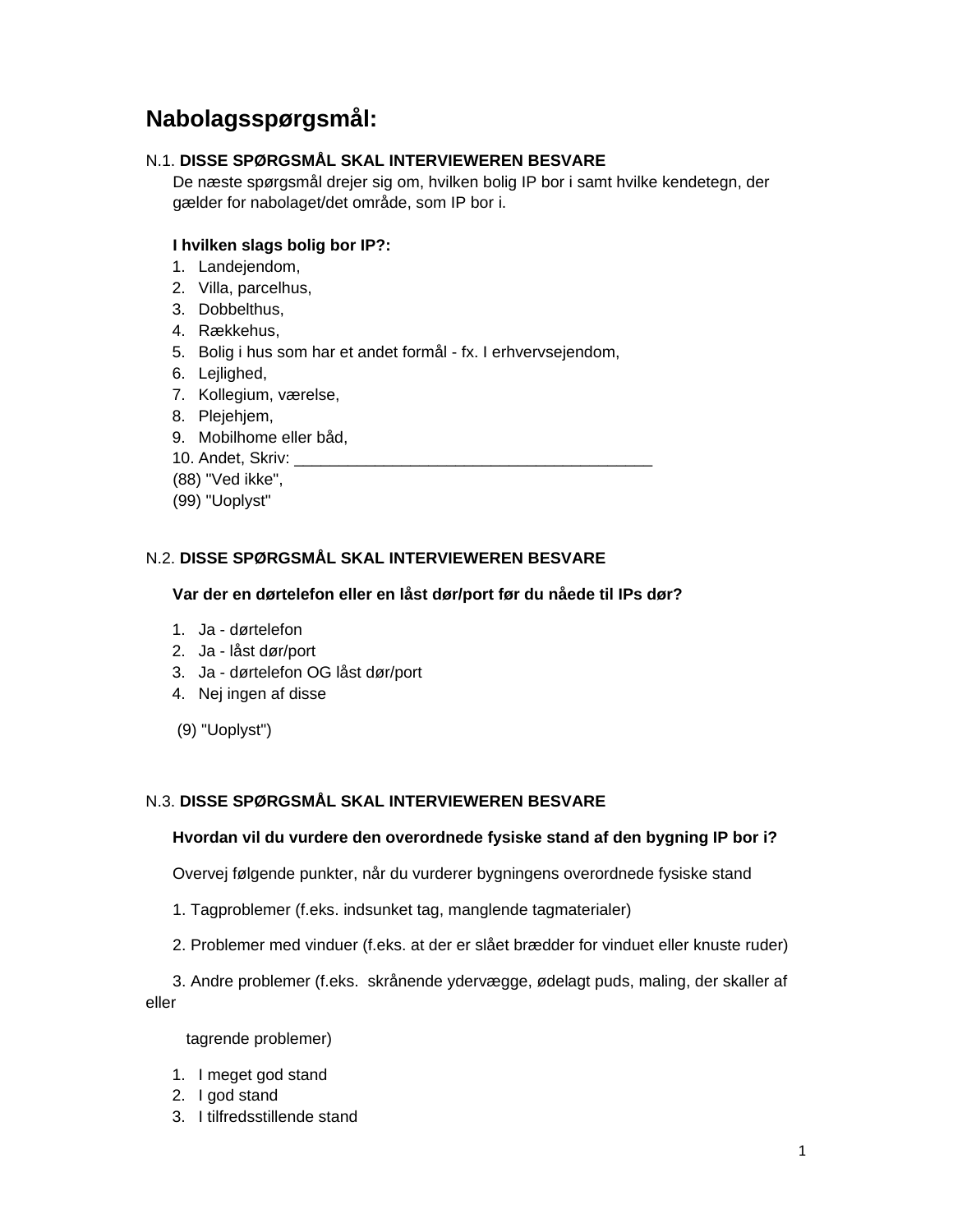- 4. Dårlig stand
- 5. Meget dårlig stand

(9) "Uoplyst")

 I de næste to spørgsmål (N4 og N5), bedes du give din overordnede mening om området

""i den umiddelbare nærhed"" af IPs hus/bygning.

 Se til venstre og højre for bygningen og medregn en afstand af ca. to normal størrelses huse på begge sider (ca. 15 meter på hver side.)

 Det er kun dette område og IPs ejendom, der skal tages i betragtning, når du svarer på disse

spørgsmål.

Det er muligt, at der ikke er andre ejendomme ved siden af IPs hus/bygning.

 I disse tilfælde skal du bare vurdere, hvor stort et område to ""normal"" størrelses huse ville fylde.

 Bemærk at i tilfælde, hvor IP bor i en boligblok eller lejlighed, skal du se på området på hver side af

hele bygningen og IKKE bare den lejlighed, hvor IP bor.

#### N.4. **DISSE SPØRGSMÅL SKAL INTERVIEWEREN BESVARE**

#### **Hvor meget skrald eller affald ligger der i den umiddelbare nærhed?**

- 1. Meget store mængder
- 2. Store mængder
- 3. Små mængder
- 4. Intet eller næsten intet

(9) "Uoplyst")

### N.5. **DISSE SPØRGSMÅL SKAL INTERVIEWEREN BESVARE**

#### **Hvor meget hærværk og graffiti er der i den umiddelbare nærhed?**

- 1. Meget store mængder
- 2. Store mængder
- 3. Små mængder
- 4. Intet eller næsten intet
- (9) "Uoplyst")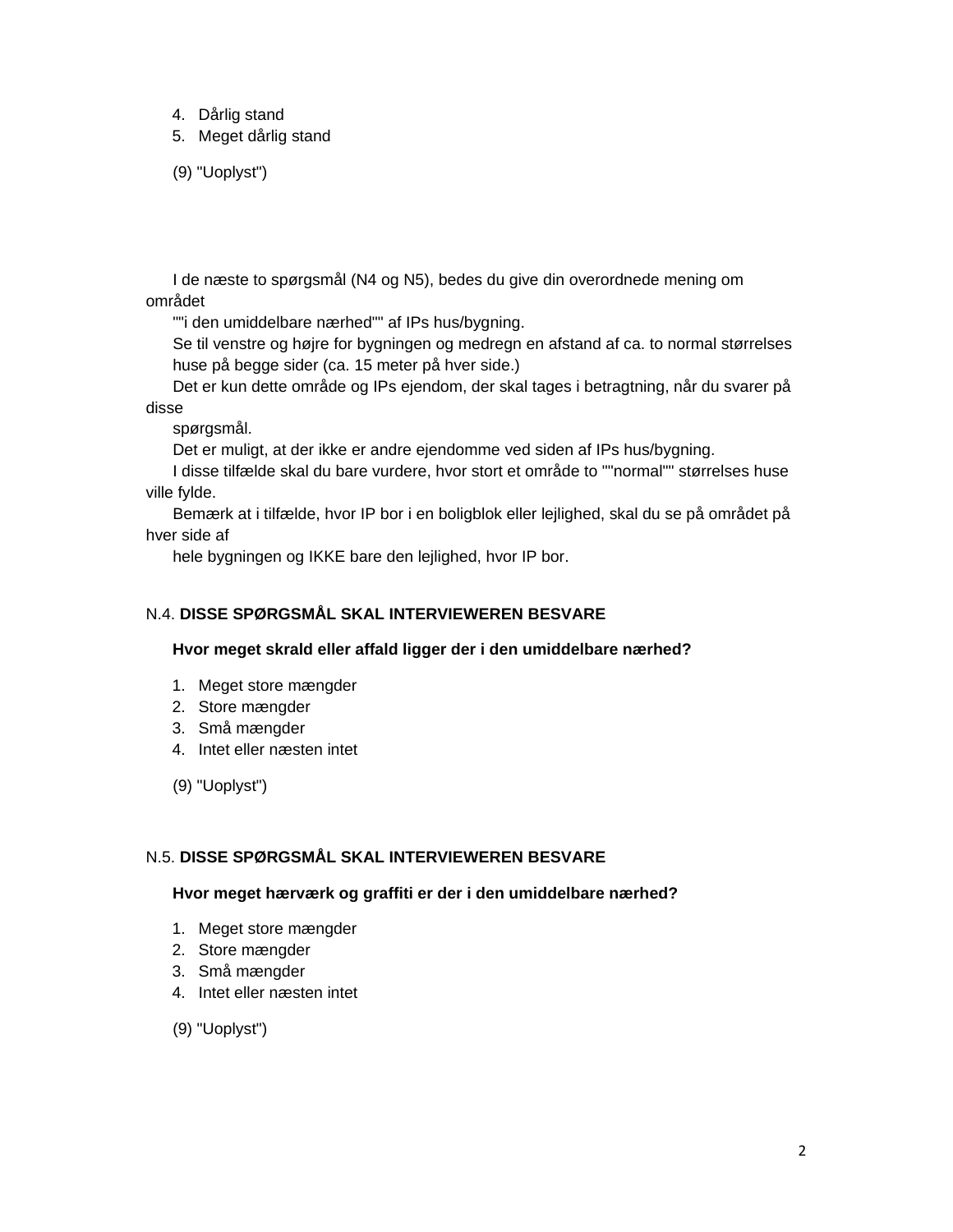

*Type of sample: Individual named*

# **SAMPLE UNIT LABEL: PERSONAL**

 **Individual\_Named (Round 6)** 

Respondent ID:

Respondent's name:

| <b>Calls</b>  | <b>Interviewer Number</b> |  |  |                                                                                |
|---------------|---------------------------|--|--|--------------------------------------------------------------------------------|
| .             |                           |  |  | Respondent's telephone number:                                                 |
| $\cdots$<br>. |                           |  |  |                                                                                |
| $\cdots$<br>. |                           |  |  | $\texttt{``}\dots\ldots\ldots\ldots\ldots\sqcup$ refused $\texttt{r}$ no phone |
| .             |                           |  |  |                                                                                |

**VISIT RECORD** *(Visit = every attempt made to reach the respondent/ household)* 

| <b>Visit</b> | 1.                   | 2.                       | 3.                            |                                                                                                                                                                         | 5. RESULTS of the visit                                                                                                                                                                                                                                                                                                                                                  |
|--------------|----------------------|--------------------------|-------------------------------|-------------------------------------------------------------------------------------------------------------------------------------------------------------------------|--------------------------------------------------------------------------------------------------------------------------------------------------------------------------------------------------------------------------------------------------------------------------------------------------------------------------------------------------------------------------|
| No.          | <b>Date</b><br>dd/mm | Day<br>οf<br>the<br>week | <b>Time</b><br>24 hr<br>clock | <b>Mode of visit</b><br>$1 =$ personal visit<br>$2 =$ telephone<br>3 = personal visit,<br>but only intercom<br>$4 =$ info through<br>survey organisation<br>$5 = other$ | 1= Completed interview<br>2= Partial Interview<br>3 = Contact with someone, don't know if target respondent<br>4 = Contact with Target Respondent but NO interview<br>5 = Contact with somebody other than Target Respondent<br>$6 = No$ contact at all<br>7 = Address is not valid (unoccupied, demolished, institutional)<br>$8 =$ Other information about sample unit |
| 1            |                      |                          |                               |                                                                                                                                                                         |                                                                                                                                                                                                                                                                                                                                                                          |
| $\mathbf{2}$ |                      |                          |                               |                                                                                                                                                                         |                                                                                                                                                                                                                                                                                                                                                                          |
| 3            |                      |                          |                               |                                                                                                                                                                         |                                                                                                                                                                                                                                                                                                                                                                          |
| 4            |                      |                          |                               |                                                                                                                                                                         |                                                                                                                                                                                                                                                                                                                                                                          |
| 5            |                      |                          |                               |                                                                                                                                                                         |                                                                                                                                                                                                                                                                                                                                                                          |
| 6            |                      |                          |                               |                                                                                                                                                                         |                                                                                                                                                                                                                                                                                                                                                                          |
| 7            |                      |                          |                               |                                                                                                                                                                         |                                                                                                                                                                                                                                                                                                                                                                          |
| 8            |                      |                          |                               |                                                                                                                                                                         |                                                                                                                                                                                                                                                                                                                                                                          |
| 9            |                      |                          | ٠                             |                                                                                                                                                                         |                                                                                                                                                                                                                                                                                                                                                                          |
| 10           |                      |                          |                               |                                                                                                                                                                         |                                                                                                                                                                                                                                                                                                                                                                          |

Notes on time .... **If result of visit is code:** 

 $1,2,6 \rightarrow$  Go to N1  $3,4,5,8 \rightarrow$  Go to  $6 =$  OUTCOME CONTACT

**7 → Go to 12 = OUTCOME ADDRESS INVALID**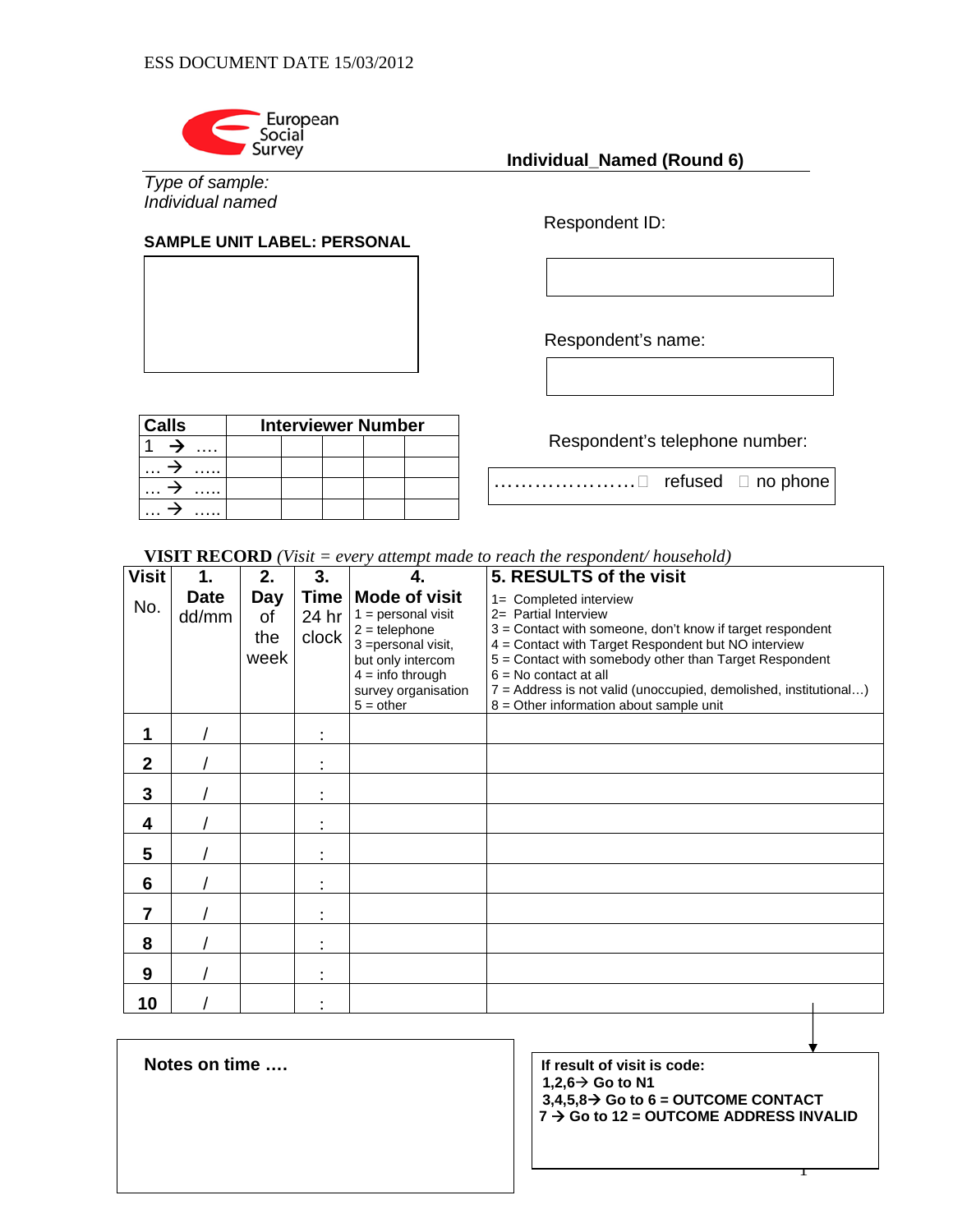### ESS DOCUMENT DATE 15/03/2012

| <b>6. OUTCOME CONTACT</b><br>ONLY IF CONTACT but NO INTERVIEW  |              |              |               |              |              |              |              |              |              |                       |
|----------------------------------------------------------------|--------------|--------------|---------------|--------------|--------------|--------------|--------------|--------------|--------------|-----------------------|
|                                                                |              |              |               |              |              |              |              |              |              |                       |
|                                                                | Visit 1      | Visit 2      | Visit 3       | Visit 4      | Visit 5      | Visit 6      | Visit 7      | Visit 8      | Visit 9      | Visit 10              |
|                                                                |              |              |               |              |              |              |              |              |              |                       |
| Appointment<br>$\rightarrow$ N1<br>1.                          | $\square$ 1  | $\square$ 1  | $\square$ 1   | $\square$ 1  | $\square$ 1  | $\square$ 1  | $\square$ 1  | $\square$ 1  | $\square$ 1  | $\square$ 1           |
| Refusal of respondent<br>$\rightarrow$ 7<br>2.                 | $\square$ 2  | $\square$ 2  | $\square$ 2   | $\square$    | $\square$    | $\square$    | $\square$ 2  | $\square$    | $\square$ 2  | $\square$ 2           |
| Refusal by proxy<br>$\rightarrow$ 7<br>3.                      | $\square 3$  | $\square 3$  | $\square$ 3   | $\square 3$  | $\square 3$  | $\square$ 3  | $\square 3$  | $\square$ 3  | $\square 3$  | $\square$ 3           |
| Refusal. Don't know if target respondent $\rightarrow$ 7<br>4. | $\square 4$  | $\square 4$  | $\Box$ 4      | $\square 4$  | $\square 4$  | $\square 4$  | $\square 4$  | $\square$ 4  | $\square 4$  | $\square 4$           |
| Respondent is unavailable/not at home $\rightarrow$ N1<br>5.   | $\square 5$  | $\square 5$  | $\square 5$   | $\square 5$  | $\square 5$  | $\square$ 5  | $\square 5$  | $\square 5$  | $\square 5$  | $\square 5$           |
| until /                                                        | . /          | /            | $\frac{1}{2}$ | . /          |              |              | $\Lambda$ .  |              | . . /        | . /                   |
| Mentally/physically unable/ill/sick (short term<br>6.          | $\Box 6$     | $\square$ 6  | $\Box 6$      | $\Box 6$     | $\Box 6$     | $\Box 6$     | $\Box 6$     | $\square$ 6  | $\square$ 6  | $\square$ 6           |
| and therefore could revisit during the fieldwork               |              |              |               |              |              |              |              |              |              |                       |
| period) $\rightarrow$ N1 and re-visit                          |              |              |               |              |              |              |              |              |              |                       |
| 7. Mentally/physically unable/ill/sick (long term and          | $\Box$ 7     | $\square$ 7  | $\square$ 7   | $\square$ 7  | $\Box$ 7     | $\square$ 7  | $\square$ 7  | $\square$ 7  | $\square$ 7  | $\square$ 7           |
| would be unable to complete interview during                   |              |              |               |              |              |              |              |              |              |                       |
| the fieldwork period) $\rightarrow$ N1                         |              |              |               |              |              |              |              |              |              |                       |
| Respondent is deceased<br>$\rightarrow$ END<br>8.              | $\square 8$  | $\square 8$  | $\Box$ 8      | $\Box$ 8     | $\square$ 8  | $\square$ 8  | $\square 8$  | $\Box$ 8     | $\square$ 8  | $\square 8$           |
| Respondent has moved out of country $\rightarrow$<br>9.        | $\square$    | $\Box 9$     | $\square$     | $\square$    | $\square$    | $\square$    | $\square 9$  | $\square$    | $\square$ 9  | $\square$ 9           |
| <b>END</b>                                                     |              |              |               |              |              |              |              |              |              |                       |
| Respondent moved to unknown destination*<br>10.                | $\square$ 10 | $\square$ 10 | $\square$ 10  | $\square$ 10 | $\square$ 10 | $\square$ 10 | $\square$ 10 | $\square$ 10 | $\square$ 10 | $\square$ 10          |
| $\rightarrow$ END                                              |              |              |               |              |              |              |              |              |              |                       |
| 11. Respondent has moved, still in country<br>$\rightarrow$ 13 | $\square$ 11 | $\square$ 11 | $\square$ 11  | $\square$ 11 | $\square$ 11 | $\square$ 11 | $\square$ 11 | $\square$ 11 | $\square$ 11 | $\square$ 11          |
|                                                                |              |              |               |              |              |              |              |              |              |                       |
| 12. Language Barrier<br>$\rightarrow$ 6b                       | $\square$ 12 | $\square$ 12 | $\square$ 12  | $\square$ 12 | $\square$ 12 | $\square$ 12 | $\square$ 12 | $\square$ 12 | $\square$ 12 | $\square$ 12          |
| 13. Other<br>$\rightarrow$ N1                                  | $\square$ 13 | $\square$ 13 | $\square$ 13  | $\square$ 13 | $\square$ 13 | $\square$ 13 | $\square$ 13 | $\square$ 13 | $\square$ 13 | $\square$ 13          |
|                                                                |              |              |               |              |              |              |              |              |              |                       |
|                                                                |              |              |               |              |              |              |              |              |              |                       |
|                                                                |              |              |               |              |              |              |              |              |              | $\rightarrow$ N1, p.5 |

\*Only use this category when interviewers really do not know whether the selected sampling unit has moved within or outside the country. Otherwise use codes 9 or 11.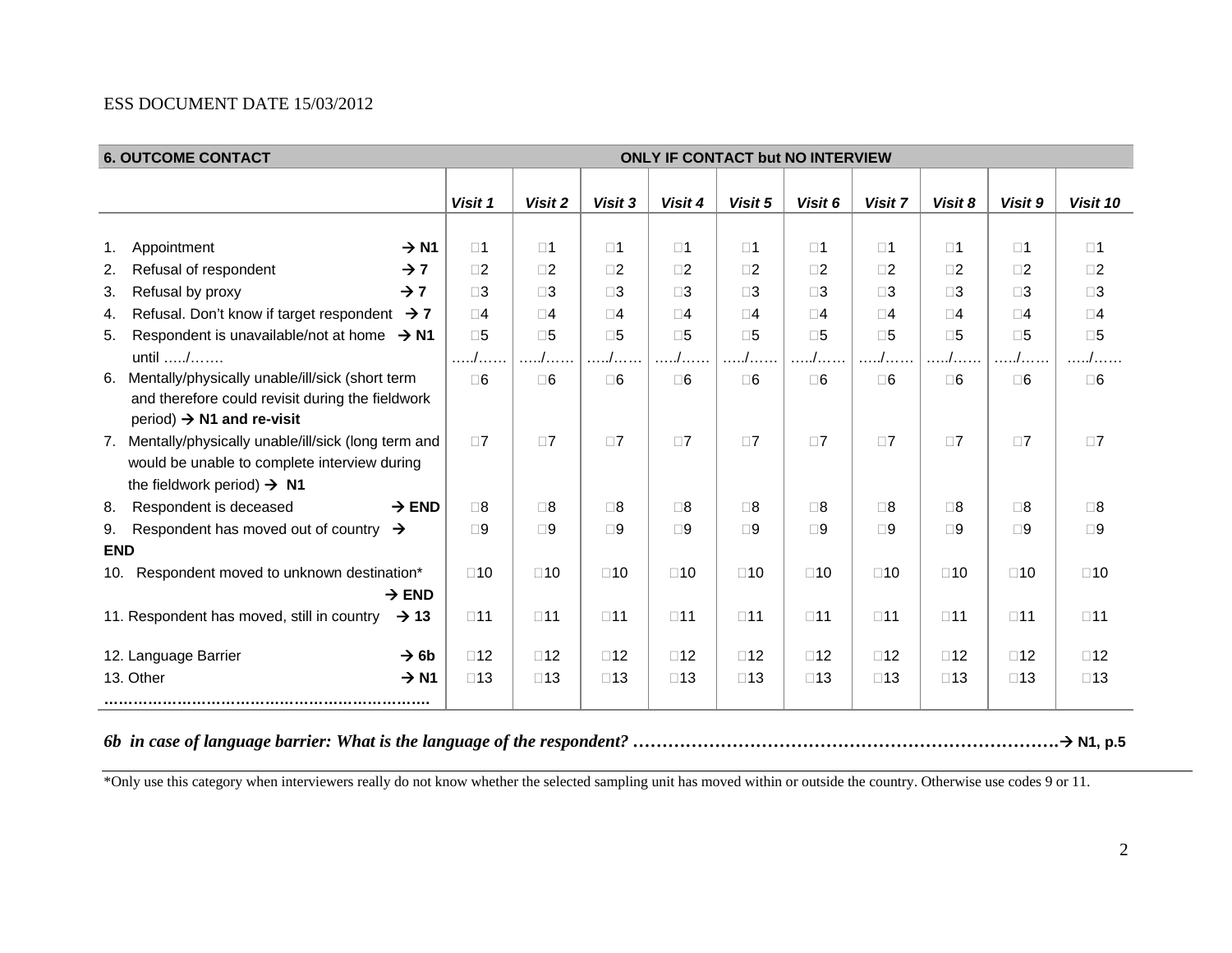#### ESS DOCUMENT DATE 15/03/2012

|    | IF REFUSAL (code 2, 3 or 4 at $Q. 6$ )                                  |                            |                            |                            |  |  |
|----|-------------------------------------------------------------------------|----------------------------|----------------------------|----------------------------|--|--|
|    | 7. The refusal occurred at visit number (write in)                      | $VISIT$                    | $VISIT$                    | $VISIT$                    |  |  |
|    | 8. REASON for REFUSAL? (code all that apply)                            |                            |                            |                            |  |  |
|    | Bad timing (e.g. sick, children,), otherwise engaged (e.g. visit)       | $\square$ 1                | $\square$ 1                | $\square$ 1                |  |  |
| 2  | Not interested                                                          | $\square$                  | $\square$ 2                | $\square$ 2                |  |  |
| 3  | Don't know enough/anything about subject, too difficult for me          | $\Box$ 3                   | $\Box$ 3                   | ∃3                         |  |  |
| 4  | Waste of time                                                           | $\square 4$                | $\Box 4$                   | $\square 4$                |  |  |
| 5  | Waste of money                                                          | $\neg 5$                   | $\square 5$                | $\square 5$                |  |  |
| 6  | Interferes with my privacy / I give no personal information             | $\square 6$                | $\square 6$                | $\square 6$                |  |  |
|    | Never do surveys                                                        | $\Box$ 7                   | $\Box$ 7                   | $\Box$ 7                   |  |  |
| 8  | Co-operated too often                                                   | $\square 8$                | $\square 8$                | □8                         |  |  |
| 9  | Do not trust surveys                                                    | $\square 9$                | $\Box 9$                   | $\square 9$                |  |  |
| 10 | Previous bad experience                                                 | $\square$ 10               | $\square$ 10               | $\square$ 10               |  |  |
| 11 | Don't like subject                                                      | $\square$ 11               | $\square$ 11               | $\square$ 11               |  |  |
|    | 12 R refuses because partner/family/HH gives no approval to co-operate  | $\square$ 12               | $\square$ 12               | $\square$ 12               |  |  |
|    | 13 Do not admit strangers to my house/afraid to let them in             | $\square$ 13               | $\square$ 13               | $\square$ 13               |  |  |
|    | 14. Other:                                                              | $\square$ 14               | $\square$ 14               | $\square$ 14               |  |  |
|    |                                                                         |                            |                            |                            |  |  |
|    | 9. Give your own estimation of the likely co-operation in the future of |                            |                            |                            |  |  |
|    | the selected respondent:                                                |                            |                            |                            |  |  |
|    | will DEFINITELY NOT co-operate in the future                            | $\square$ 1                | $\square$ 1                | $\square$ 1                |  |  |
| 2  | will PROBABLY NOT co-operate in the future                              | $\square$                  | $\square$ 2                | $\square 2$                |  |  |
| 3  | may PERHAPS co-operate in the future                                    | $\square 3$                | $\square 3$                | $\square 3$                |  |  |
| 8  | WILL co-operate in the future<br>Don't know                             | $\square 4$<br>$\square 8$ | $\square 4$<br>$\square 8$ | $\square 4$<br>$\square 8$ |  |  |
|    |                                                                         |                            |                            |                            |  |  |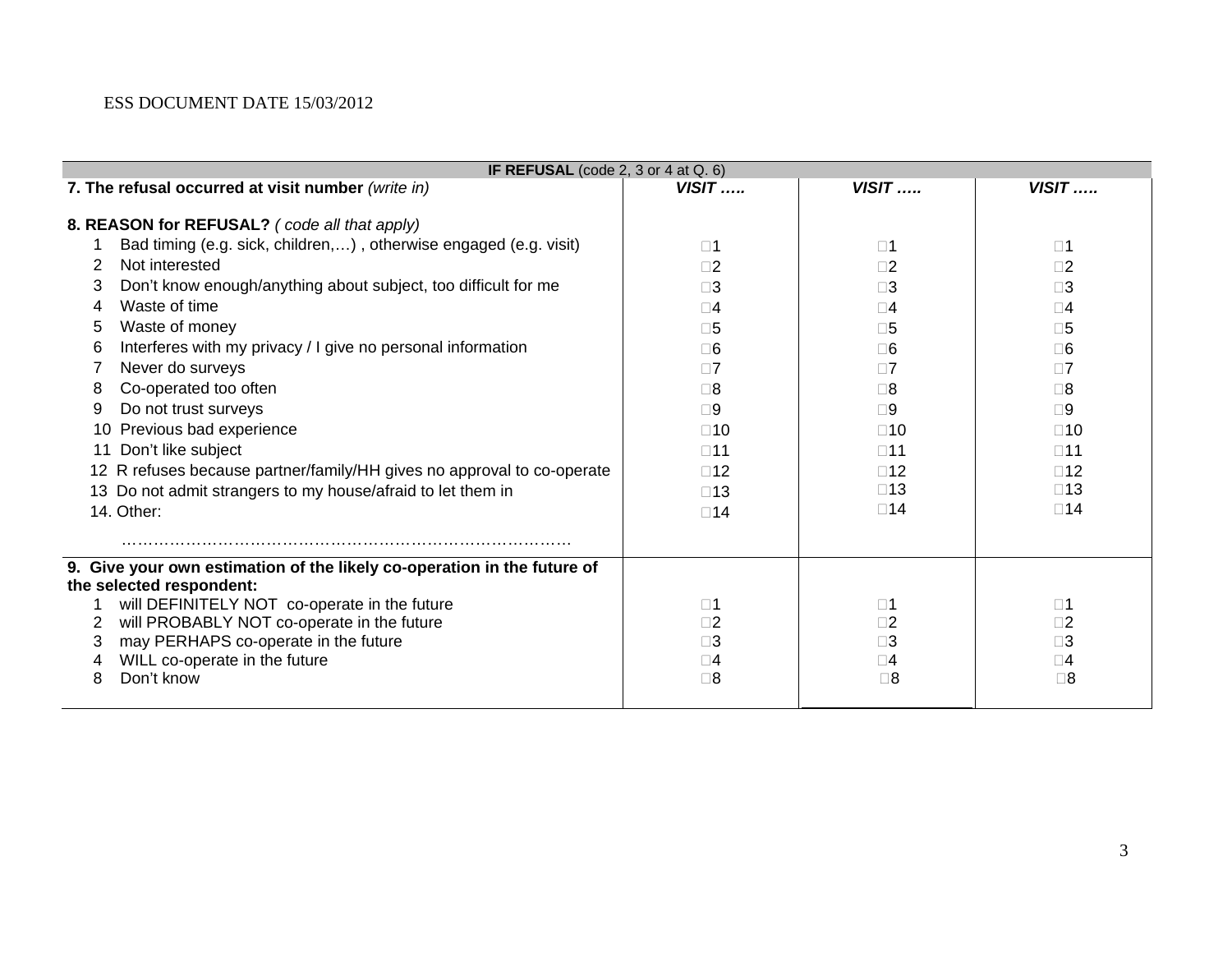#### ESS DOCUMENT DATE 15/03/2012

| 10. How old do you think the respondent (or the person who refused on<br>their behalf) is? | $VISIT$     | $VISIT$     | $VISIT$     |
|--------------------------------------------------------------------------------------------|-------------|-------------|-------------|
|                                                                                            |             |             |             |
| Under 20                                                                                   | $\square$ 1 | $\square$ 1 | $\square$ 1 |
| 2 20 up to 39                                                                              | $\square$ 2 | $\square$ 2 | $\square$ 2 |
| 40 up to 59<br>3                                                                           | $\square 3$ | $\square 3$ | $\square 3$ |
| 60 or more<br>4                                                                            | $\Box 4$    | $\square$   | $\square$   |
| 8 Don't know                                                                               | $\square 8$ | $\square$ 8 | $\square 8$ |
| 11. The respondent/contacted person is                                                     |             |             |             |
| Male                                                                                       | $\square$ 1 | $\square$ 1 | $\square$ 1 |
| Female                                                                                     |             |             |             |
|                                                                                            | $\Box 2$    | $\square$ 2 | $\square 2$ |
| Don't know<br>8                                                                            |             |             |             |
|                                                                                            | 2⊟          | $\square$ 8 | $\square 8$ |

# $\rightarrow$  Go to N1, p.5

| <b>12. OUTCOME ADDRESS INVALID</b>                                                                                                                                                                       | ONLY IF ADDRESS WAS NOT TRACEABLE, RESIDENTIAL OR OCCUPIED    |
|----------------------------------------------------------------------------------------------------------------------------------------------------------------------------------------------------------|---------------------------------------------------------------|
| □ 1 Derelict or demolished house/ address                                                                                                                                                                | $\Box$ 5 Address is not residential: Institution              |
| $\Box$ 2 Not yet built/ not yet ready for occupation                                                                                                                                                     | (retirement home, hospital, military unit, monastery, )       |
| □ 3 Address is not occupied (empty, second home, seasonal)                                                                                                                                               | $\Box$ 6 Address is not traceable, address was not sufficient |
| $\Box$ 4 Address is not residential: only business/ industrial purpose.                                                                                                                                  | $\Box$ 7 Other (please give details)                          |
|                                                                                                                                                                                                          | $\rightarrow$ END                                             |
| <b>ONLY IF R HAS MOVED and still in country</b><br>13. New Address                                                                                                                                       |                                                               |
| $\Box$ 1: The new address is:                                                                                                                                                                            |                                                               |
|                                                                                                                                                                                                          |                                                               |
|                                                                                                                                                                                                          |                                                               |
|                                                                                                                                                                                                          | $\rightarrow$ Go to 14                                        |
| $\Box$ 2: Moved to an institution $\rightarrow$ END                                                                                                                                                      |                                                               |
| 14. Is this new address still in your interviewer-area?<br>$\Box$ 1 Yes $\rightarrow$ Skip N1, try to reach the respondent at this new address, fill in as next 'visit'<br>$\Box$ 2 No $\rightarrow$ END |                                                               |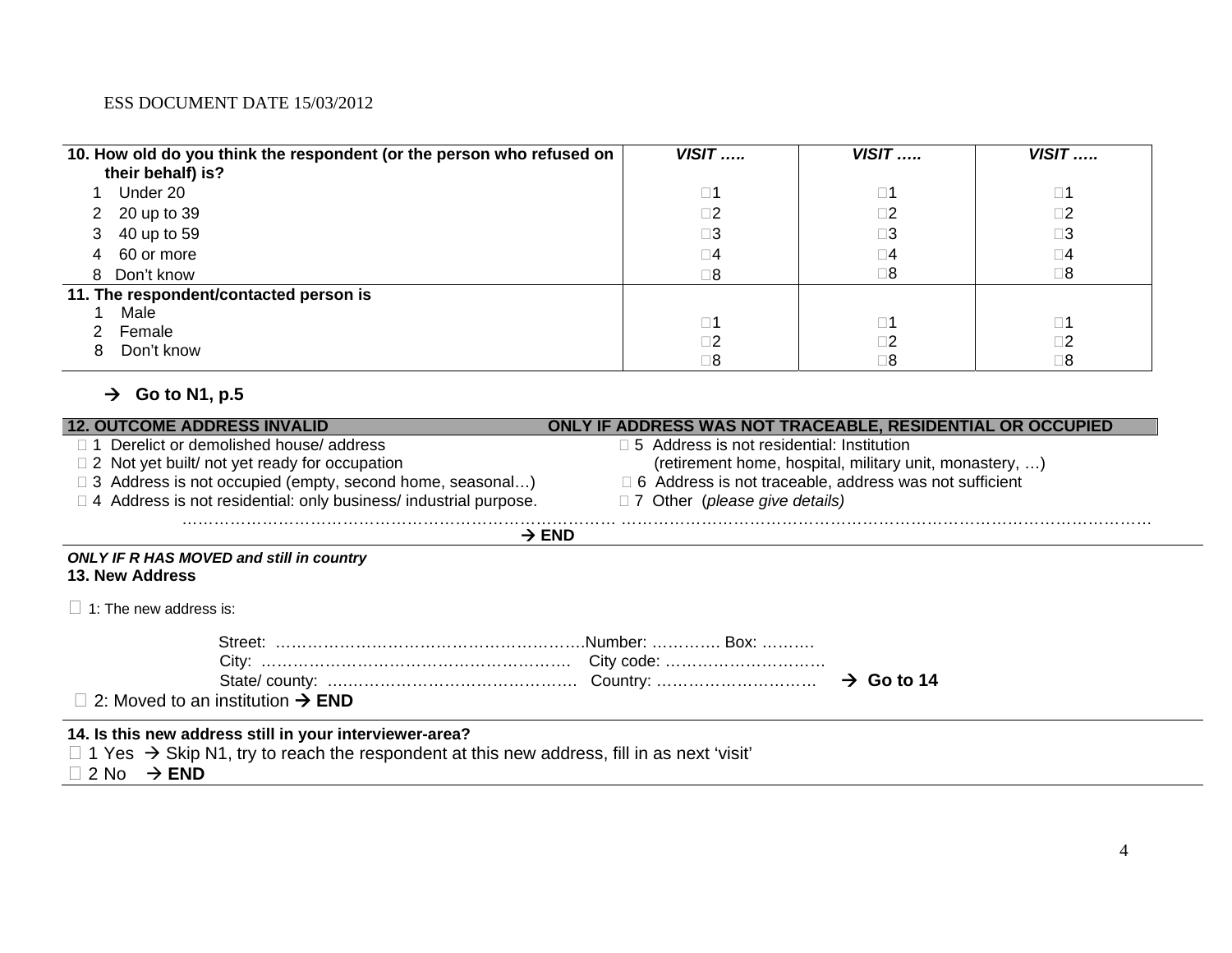# **NEIGHBOURHOOD CHARACTERISTICS FORM**

- **ONE FORM TO BE COMPLETED FOR EACH ADDRESS**
- **COMPLETE DURING DAYLIGHT WHEREVER POSSIBLE**
- **MUST BE COMPLETED FOR ALL SAMPLE UNITS INCLUDING ALL NON CONTACTS, ALL REFUSALS, ALL OTHER TYPES OF NONRESPONSE UNITS AS WELL AS ALL INTERVIEWS**

### **N1. What type of house does the (target) respondent live in?**

1 Farm

Single-unit:

- 2 Detached house
- 3 Semi-detached house
- 4 Terraced house
- 5 The only housing unit in a building with another purpose (commercial

property)

Multi-unit:

- 6 Multi-unit house, flat
- 7 Student apartments, rooms
- 8 Retirement house

Other:

- 9 House-trailer or boat
- 10 Other (SPECIFY)……………………
- 88 Don't know

#### **N2. Before reaching the (target) respondent's individual door, is there an entry phone system or locked gate / door?**

INTERVIEWER: Record whether there is a gate / door that is locked at the time that the neighbourhood characteristics form is completed.

- 1. Yes entry phone system
- 2. Yes locked gate / door
- 3. Yes entry phone system AND locked gate / door
- 4. No neither of these